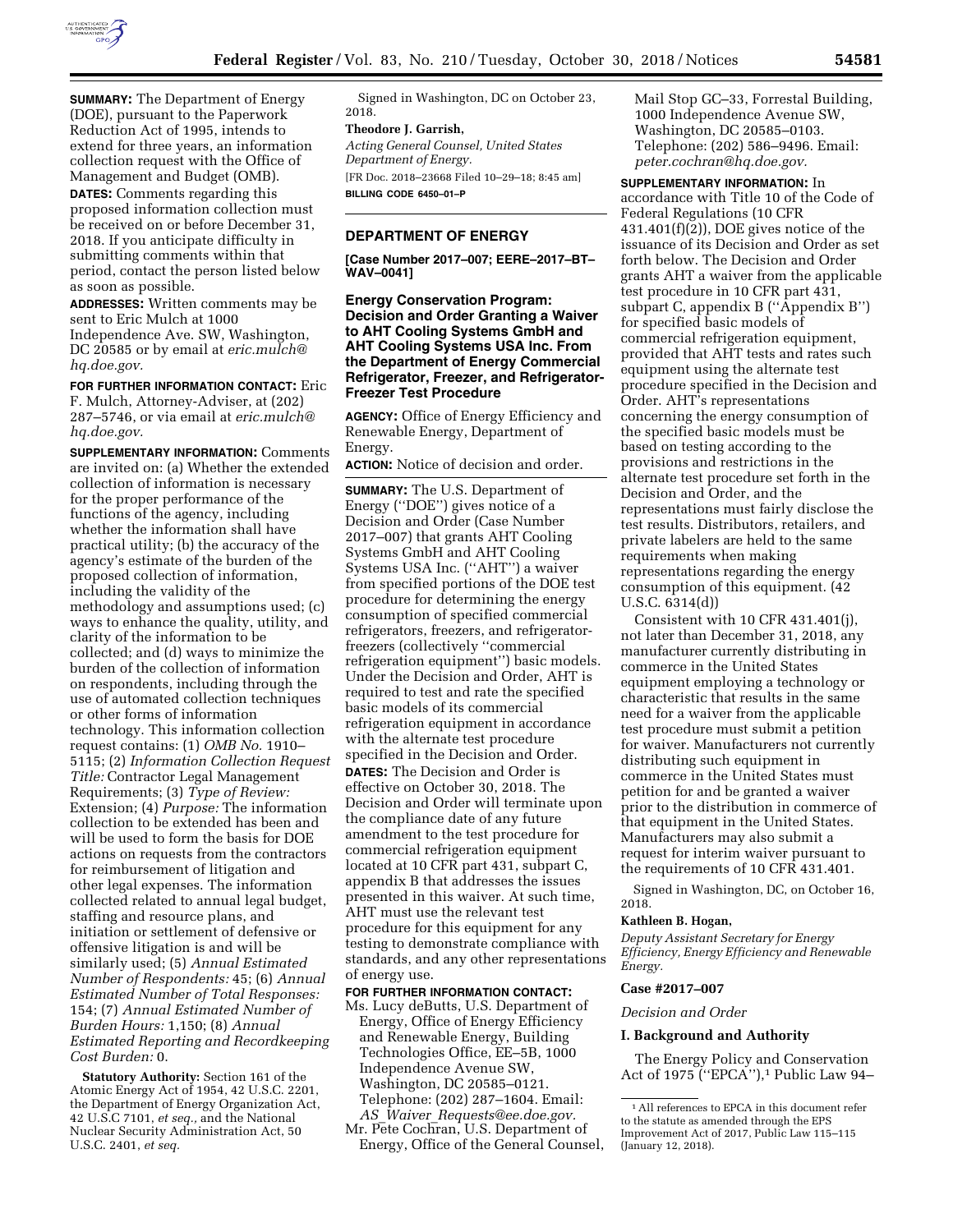163 (42 U.S.C. 6291–6317, as codified), among other things, authorizes the U.S. Department of Energy (''DOE'') to regulate the energy efficiency of a number of consumer products and industrial equipment. Title III, Part C<sup>2</sup> of EPCA established the Energy Conservation Program for Certain Industrial Equipment, which sets forth a variety of provisions designed to improve energy efficiency for certain types of industrial equipment. This equipment includes commercial refrigerators, freezers, and refrigeratorfreezers (collectively ''commercial refrigeration equipment''), the focus of this document. (42 U.S.C. 6311(1)(E)) EPCA also requires the Secretary of Energy to prescribe test procedures that are reasonably designed to produce results that measure energy efficiency, energy use, or estimated operating costs during a representative average-use cycle, and that are not unduly burdensome to conduct. (42 U.S.C. 6314(a)(2)) The test procedure for commercial refrigeration equipment is contained in 10 CFR part 431, subpart C, appendix B.

DOE's regulations set forth at 10 CFR 431.401 contain provisions that allow an interested person to seek a waiver from the test procedure requirements for a particular basic model when the petitioner's basic model for which the petition for waiver was submitted contains one or more design characteristics that either (1) prevent testing according to the prescribed test procedure, or (2) cause the prescribed test procedures to evaluate the basic model in a manner so unrepresentative of its true energy consumption characteristics as to provide materially inaccurate comparative data. 10 CFR 431.401(a)(1). A petitioner must include in its petition any alternate test procedures known to the petitioner to evaluate the basic model in a manner representative of its energy consumption characteristics. 10 CFR 431.401(b)(1)(iii).

DOE may grant a waiver subject to conditions, including adherence to alternate test procedures. 10 CFR 431.401(f)(2). As soon as practicable after the granting of any waiver, DOE will publish in the **Federal Register** a notice of proposed rulemaking to amend its regulations so as to eliminate any need for the continuation of such waiver. 10 CFR 431.401(l). As soon thereafter as practicable, DOE will publish in the **Federal Register** a final rule. *Id.* 

The wavier process also provides that DOE may grant an interim waiver if it appears likely that the petition for waiver will be granted and/or if DOE determines that it would be desirable for public policy reasons to grant immediate relief pending a determination on the underlying petition for waiver. 10 CFR 431.401(e)(2). Within one year of issuance of an interim waiver, DOE will either: (i) Publish in the **Federal Register** a determination on the petition for waiver; or (ii) publish in the **Federal Register** a new or amended test procedure that addresses the issues presented in the waiver. 10 CFR 431.401(h)(1). When DOE amends the test procedure to address the issues presented in a waiver, the waiver will automatically terminate on the date on which use of that test procedure is required to demonstrate compliance. 10 CFR 431.401(h)(2).

## **II. AHT's Petition for Waiver: Assertions and Determinations**

By letter dated May 16, 2017, AHT submitted a petition for waiver and an application for interim waiver for specified basic models of commercial refrigeration equipment that are required to be tested using the commercial refrigeration equipment test procedure at 10 CFR part 431, subpart C, appendix B.3 AHT stated that the basic models listed in the petition do not have a defrost cycle when operated in freezer mode, and therefore cannot be tested under Appendix B, which references defrosts for the start of the test period and door-opening period.

On June 4, 2018, DOE published a notice that announced its receipt of the petition for waiver and granted AHT an interim waiver. 83 FR 25658. (''Notice of Petition for Waiver''). In the Notice of Petition for Waiver, DOE presented AHT's claim that its specified basic models cannot be tested according to Appendix B due to their lack of defrost when operated in freezer mode. AHT requested an alternate test procedure, which would test the specified commercial freezer basic models according to appendix B, but with the test period starting after the unit achieves steady state conditions and the door-opening period starting 3 hours after the start of the test period.

As explained in the Notice of Petition for Waiver, DOE evaluated the alternate test procedure requested by AHT, as well as the operating manual for the

commercial freezer basic models. DOE's test procedure requires beginning the test period at the start of a defrost cycle and recording data for 24 hours, and initiating a door-opening period 3 hours after the start of a defrost cycle. As such, for the specified basic models, which do not defrost, there is no defined start to either the test period or the dooropening period under DOE's test procedure. Based on review of the application for an interim waiver, DOE determined that the alternate test procedure that AHT suggested appropriately reflects the energy consumption of and is appropriate for the commercial freezer basic models identified in AHT's petition for waiver.

In the Notice of Petition for Waiver, DOE also solicited comments from interested parties on all aspects of the petition and the specified alternate test procedure, which was consistent with AHT's requested alternate approach. DOE received no comments in response to the Notice of Petition for Waiver.

For the reasons explained here and in the Notice of Petition for Waiver, DOE understands that absent a waiver, the commercial freezer basic models identified by AHT in its petition contain a design characteristic—lack of a defrost cycle when operated in freezer mode that prevents testing and rating such models on a basis representative of their true energy consumption characteristics. DOE has reviewed the recommended procedure suggested by AHT and concludes that it will allow for the accurate measurement of the energy use of the equipment, while alleviating the testing problems associated with AHT's implementation of DOE's applicable commercial refrigeration equipment test procedure for the specified basic models. Thus, DOE is requiring that AHT test and rate the commercial freezer basic models for which it has requested a waiver according to the alternate test procedure specified in this Decision and Order, which is identical to the procedure provided in the interim waiver.

This Decision and Order is applicable only to the basic models listed within it and does not extend to any other basic models. DOE evaluates and grants waivers for only those basic models specifically set out in the petition, not future models that may be manufactured by the petitioner. AHT may request that the scope of this waiver be extended to include additional basic models that employ the same technology as those listed in this waiver. 10 CFR 431.401(g). AHT may also submit another petition for waiver from the test procedure for additional basic models that employ a different technology and meet the

<sup>2</sup>For editorial reasons, upon codification in the U.S. Code, Part C was redesignated as Part A–1.

<sup>3</sup>AHT's petition for waiver and petition for interim waiver can be found in the regulatory docket at *[https://www.regulations.gov/docket?](https://www.regulations.gov/docket?D=EERE-2017-BT-WAV-0041) [D=EERE-2017-BT-WAV-0041.](https://www.regulations.gov/docket?D=EERE-2017-BT-WAV-0041)*